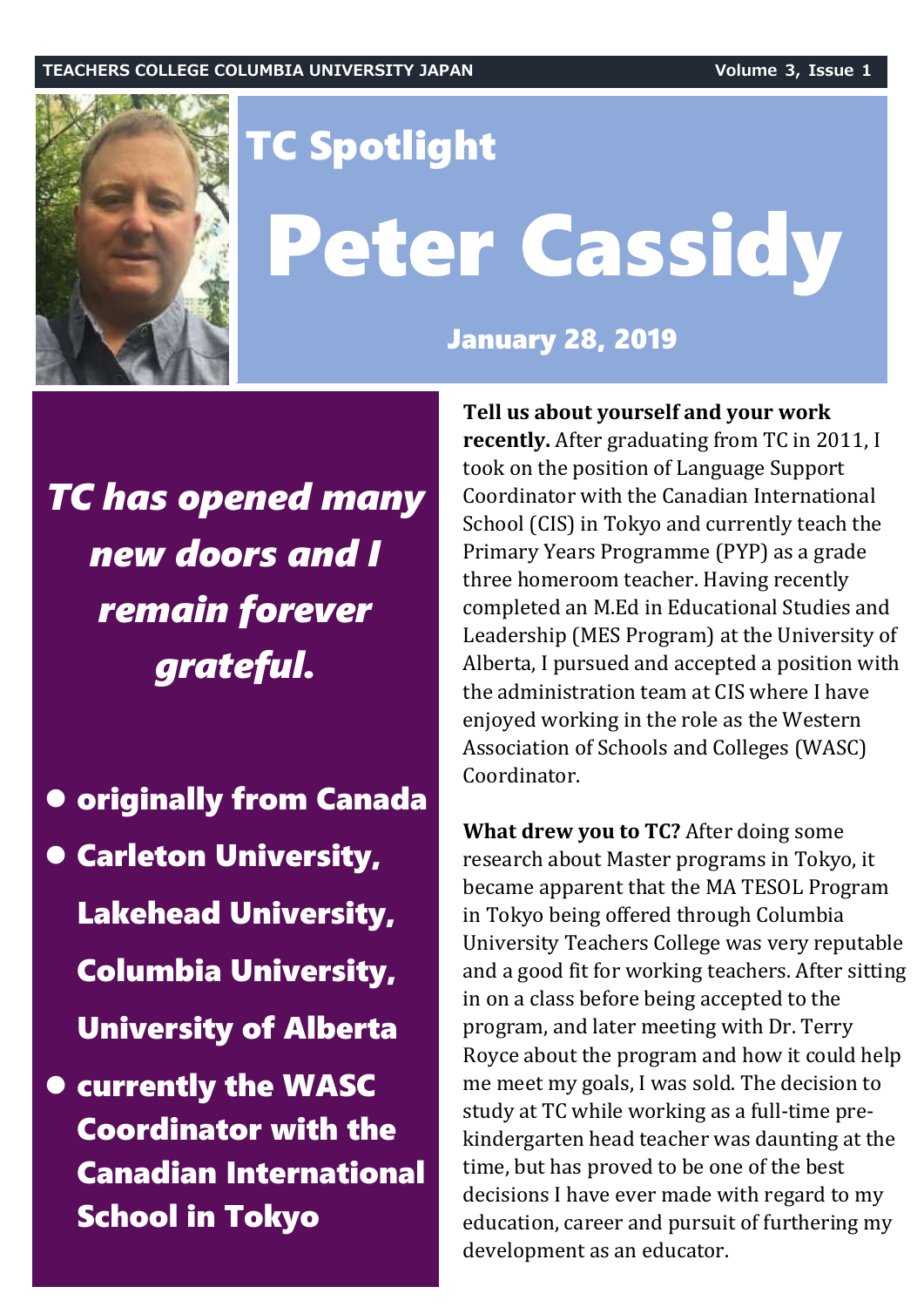**Describe your path from TC to now.** As I approach the end of my teaching career, I often reflect on how Teachers College (TC) has been an instrumental part of the changes I have undergone as a teacher. The program allowed for me to feel more confident in my teaching practice as well as giving me a deeper connection to the education community in Japan. The year that I graduated from the TESOL program is the same year that I gained employment as the Language Support Coordinator at the Canadian International School (CIS) in Tokyo. I have since gained valuable international school teaching experience in the Primary Years Programme (PYP) with the International Baccalaureate Organization (IBO) where I teach grade three. My current administration position as the WASC Coordinator at CIS is the newest chapter in an eclectic teaching career and I believe that it was the experience of learning through the TC Tokyo TESOL program that inspired me to pursue and complete an M.Ed in Educational

Studies and Leadership at the University of Alberta. TC has opened many new doors and I remain forever grateful.

**What did you learn at TC that ensured you would never be the same again?** The facilitation of cooperative learning and reflective activities in the TC program has changed my teaching practices forever. Working toward the goal of understanding educational theory and constantly reflecting on ways to extend this knowledge into best practices in the classroom was the foundation of every course of study while at TC. This happened during each and every course with peers from all walks of life and I learned something from every single person in my classes. I now have a greater focus on cooperative learning and reflection in my grade three classroom and consciously promote inquiry-based and cooperative learning in order to support my grade three community.



**\*Peter is looking for a publisher!\***

*cover designs of Peter's Jigglesprites series of adventure books*

*more information at: www.petercassidy-ca.com*